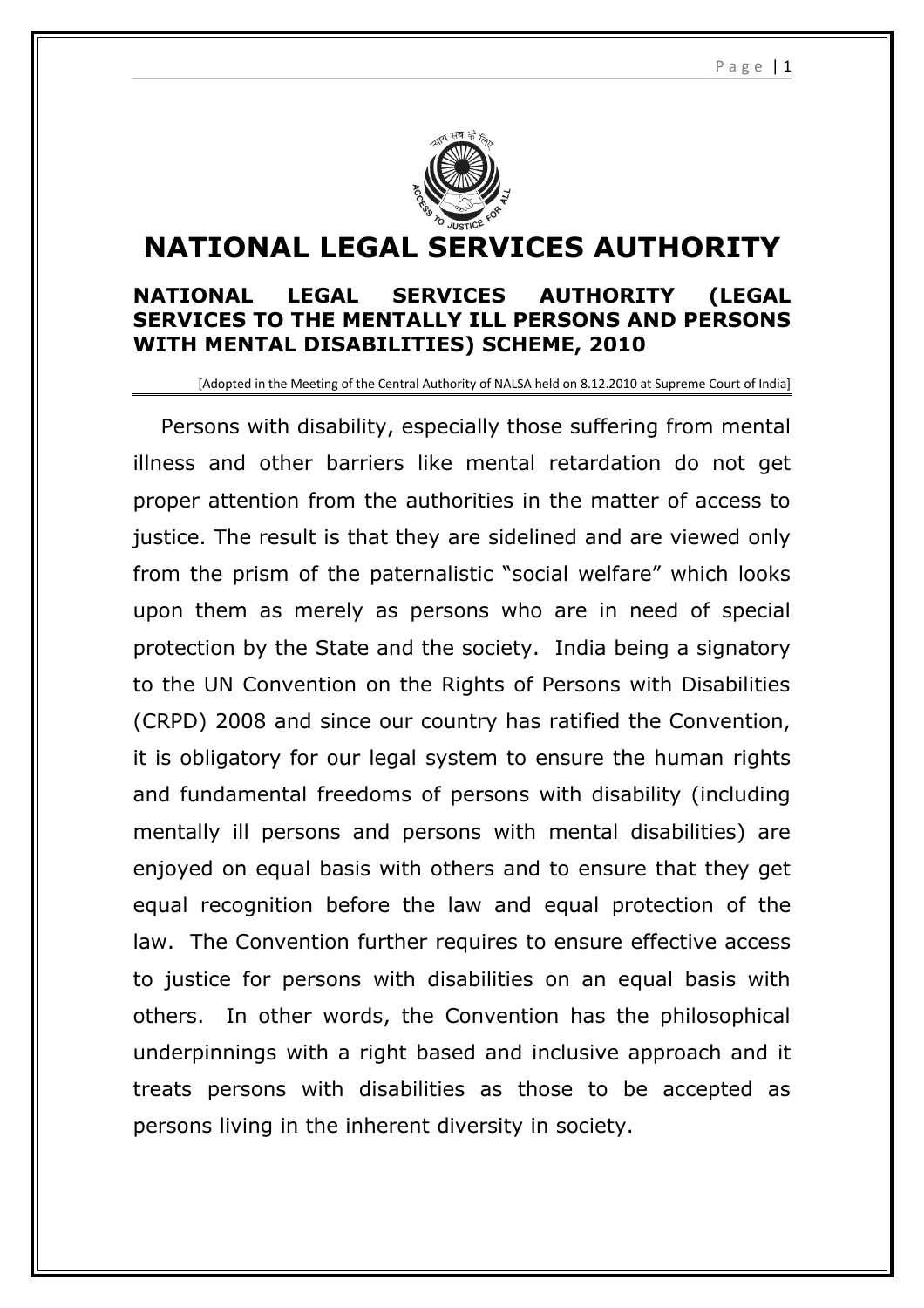P a g e | 2

In this background, the following guidelines are issued for the legal services institutions (State Legal Services Authorities, District Legal Services Authorities, Taluk Legal Services Committees, High Court Legal Services Committees, Supreme Court Legal Services Committee) to be followed while they deal with legal services to the mentally ill and persons with mental disabilities: -

# **PART – I: MATTERS TO BE CONSIDERED WHILE RENDERING LEGAL SERVICES TO MENTALLY ILL PERSONS:**

- **(1) Mental illness is curable** The Legal Services Institutions shall keep in mind the fact that mental illness is curable on proper medication and care.
- **(2) Mentally ill persons are entitled to all human rights and fundamental freedoms –** While dealing with mentally ill persons for rendering legal services it shall be the prime concern of the legal services institutions to promote, protect and ensure the full and equal enjoyment of human rights and fundamental freedoms of the mentally ill persons.
- **(3) Respect for the inherent dignity of mentally ill persons -** The legal services institutions shall promote respect for the inherent dignity, individual autonomy including independence of mentally ill persons.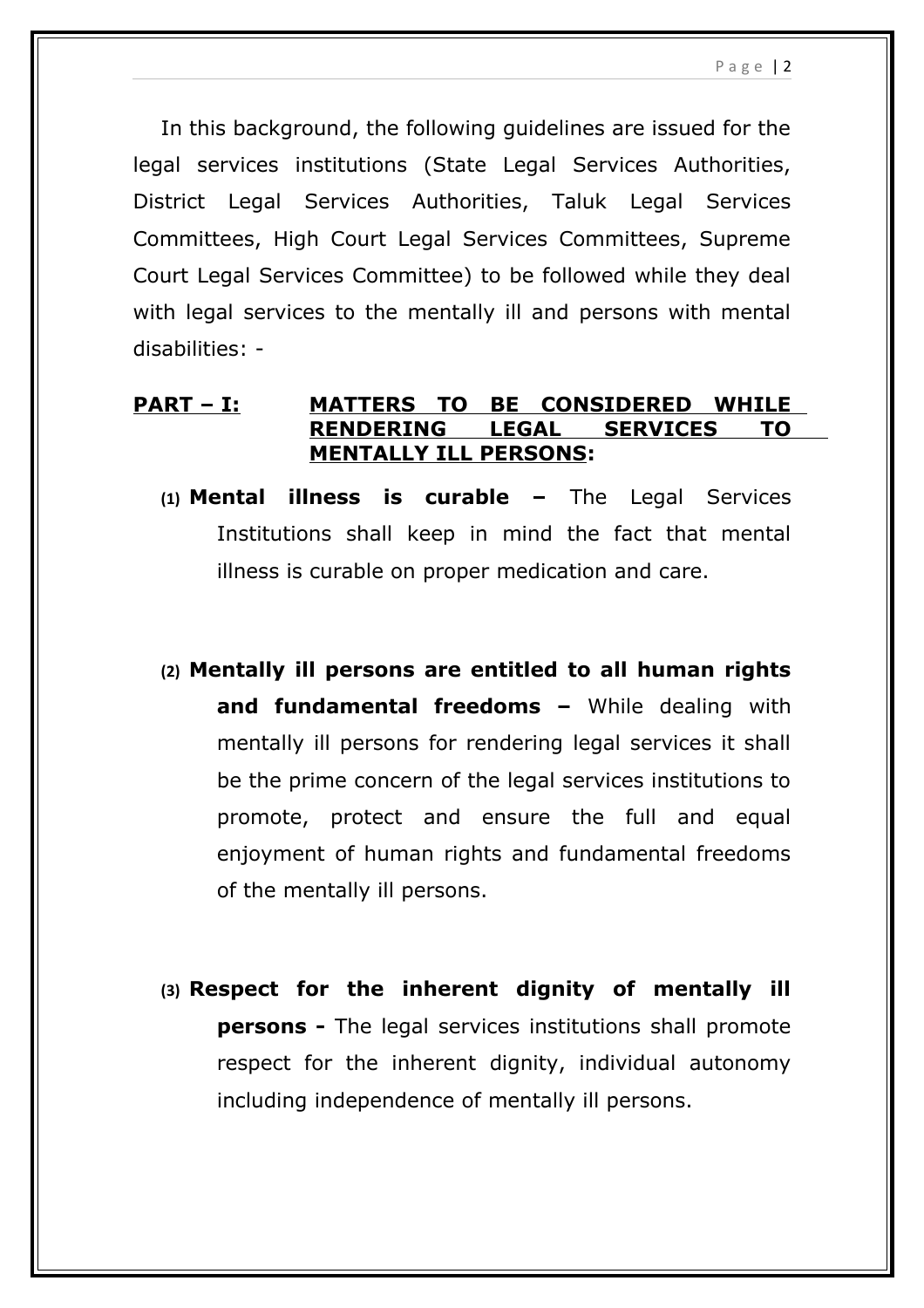- **(4) Non-discrimination** The legal services institutions shall not discriminate mentally ill persons merely because of his state of mental health. It shall be always borne in mind that they are entitled to be treated without any discrimination, on equal basis with others and are entitled to equal protection and equal benefit of the law.
- **(5) Reasonable accommodation** The legal services institutions shall ensure that the mentally ill persons are afforded situations with appropriate modification and adjustments, where needed in a particular case, to ensure that they enjoy on an equal basis with others all human rights and fundamental freedoms (*see Article -2 of CRPD*).
- **(6) The right of mentally ill persons to get treatment –** Right to treatment and to get proper health care, emanating from Article 21 of the Constitution of India is equally applicable to all mentally ill persons. Mentally ill persons deprived of treatment either due to illegal confinement or superstition or lack of means shall be ensured to get treatment facilities available in the psychiatric hospitals or psychiatric nursing homes. The provisions in chapter IV of the Mental Health Act, 1987 may be invoked in appropriate cases.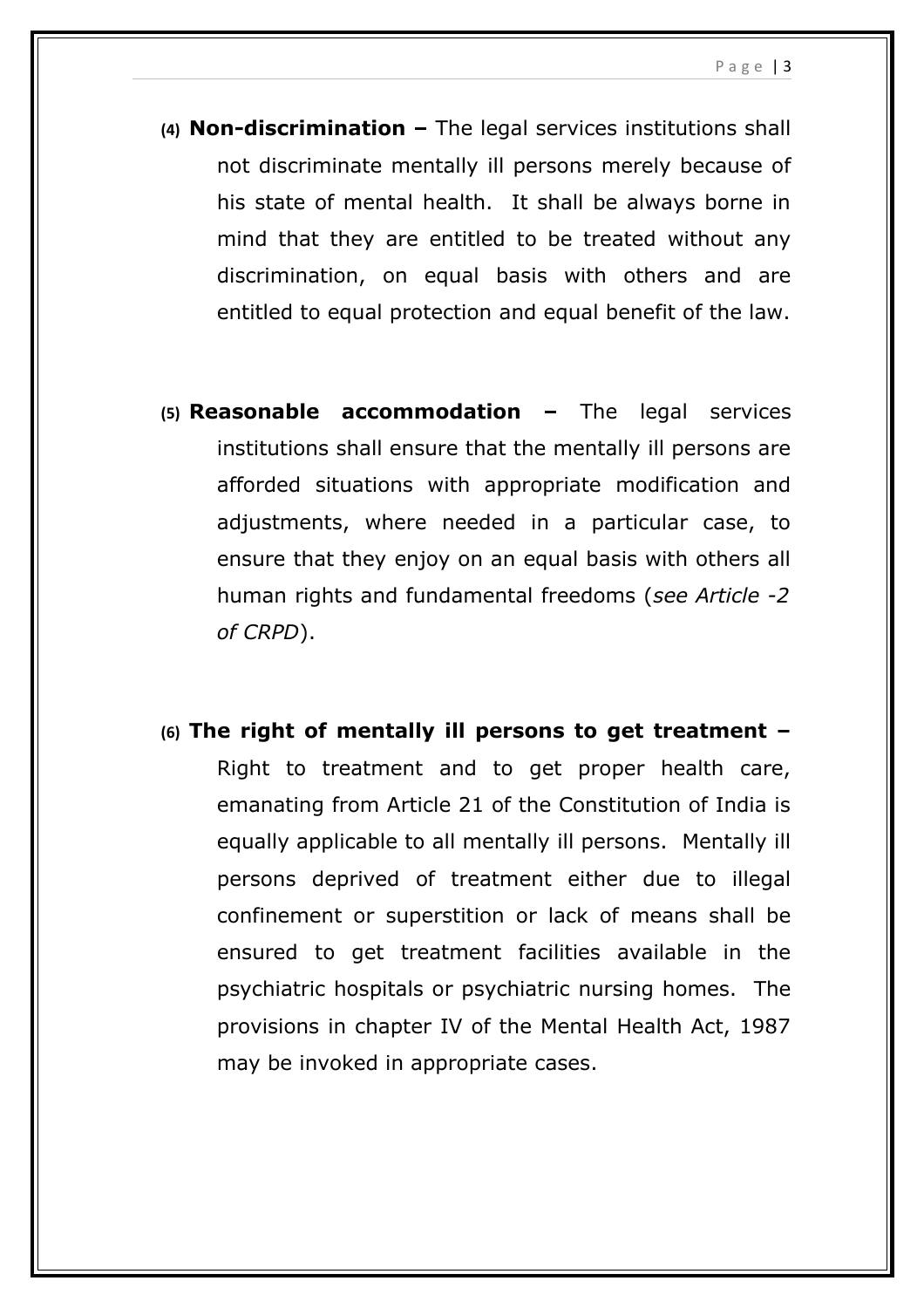- **(7) Informed consent for treatment** Legal services institutions shall ensure that when a person is subjected to treatment for mental illness, his / her informed consent has been obtained. If any person is incapable of giving such consent, the informed consent of his / her relatives or friend and if no relative or friend or if there is no relative or friend the satisfaction of the court under Part II Chapter V of Mental Health Act, 1987 shall be ensured.
- **(8) Legal services during the proceedings for Reception Orders -** It shall be the duty of the legal services institutions to depute its retainer lawyer to the court which deals with every application for a reception orders under Part III of Chapter IV of the Mental Health Act, 1987. The Legal Services Authorities may request the Magistrates who deals with such application that the Legal Services Institution having jurisdiction in that area is given notice in all cases, for protecting the interest of the mentally ill persons in relation to whom an application for reception order is made.

The retainer lawyer shall gather the details of the circumstances and shall liaise with the relatives of the alleged mentally ill persons, Doctors in the psychiatric hospitals or psychiatric nursing homes or any other competent person to ensure that the condition of the person against whom the application for reception order has been made warrants such an order from the Court.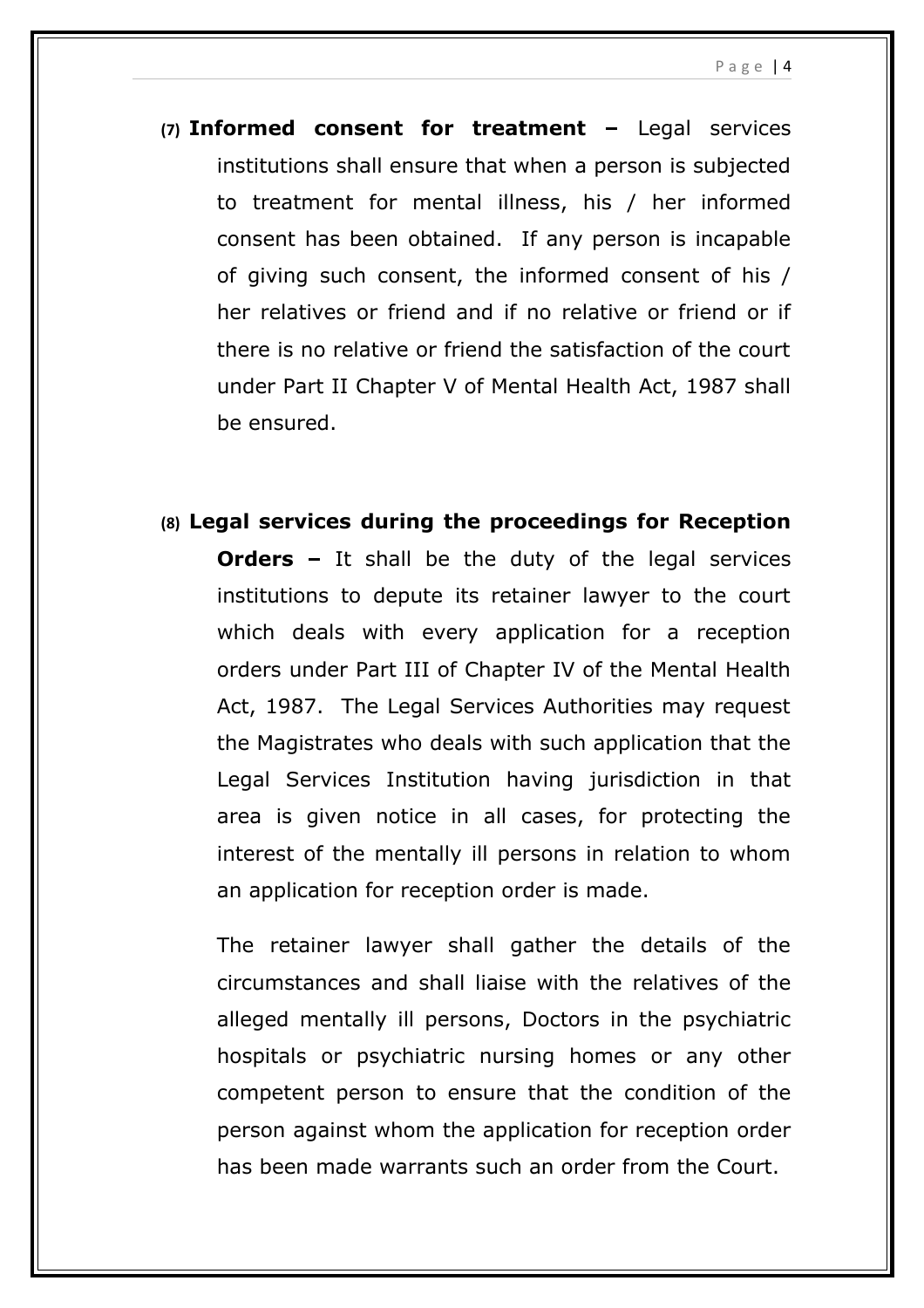- **(9) Privacy and dignity of mentally ill persons** Mentally ill persons are entitled to right to privacy and dignity emanating from the right to life under Article 21 of the Constitution of India. The legal services institutions shall always uphold and ensure the privacy and dignity of mentally ill persons during the spell of their illness. This shall be especially observed in the case of women who are mentally ill and incapable of taking care of themselves.
- **(10) Protection of the other fundamental rights of the mentally ill persons –** Legal Services Institutions while dealing with mentally ill persons shall ensure that because of his / her being mentally ill his / her human rights and fundamental rights are not violated.
- **(11) Humane living conditions in the mental hospitals and other places where mentally ill persons are confined** – The legal services institutions shall in consultation with the State Authority for Mental Health organize visits to psychiatric hospitals or psychiatric nursing homes and other places where mentally ill are confined to ensure that there is humane living condition at such places. The legal services institutions shall take up the matter with the State Mental Health Authority and the State Government in cases of lack of humane living conditions.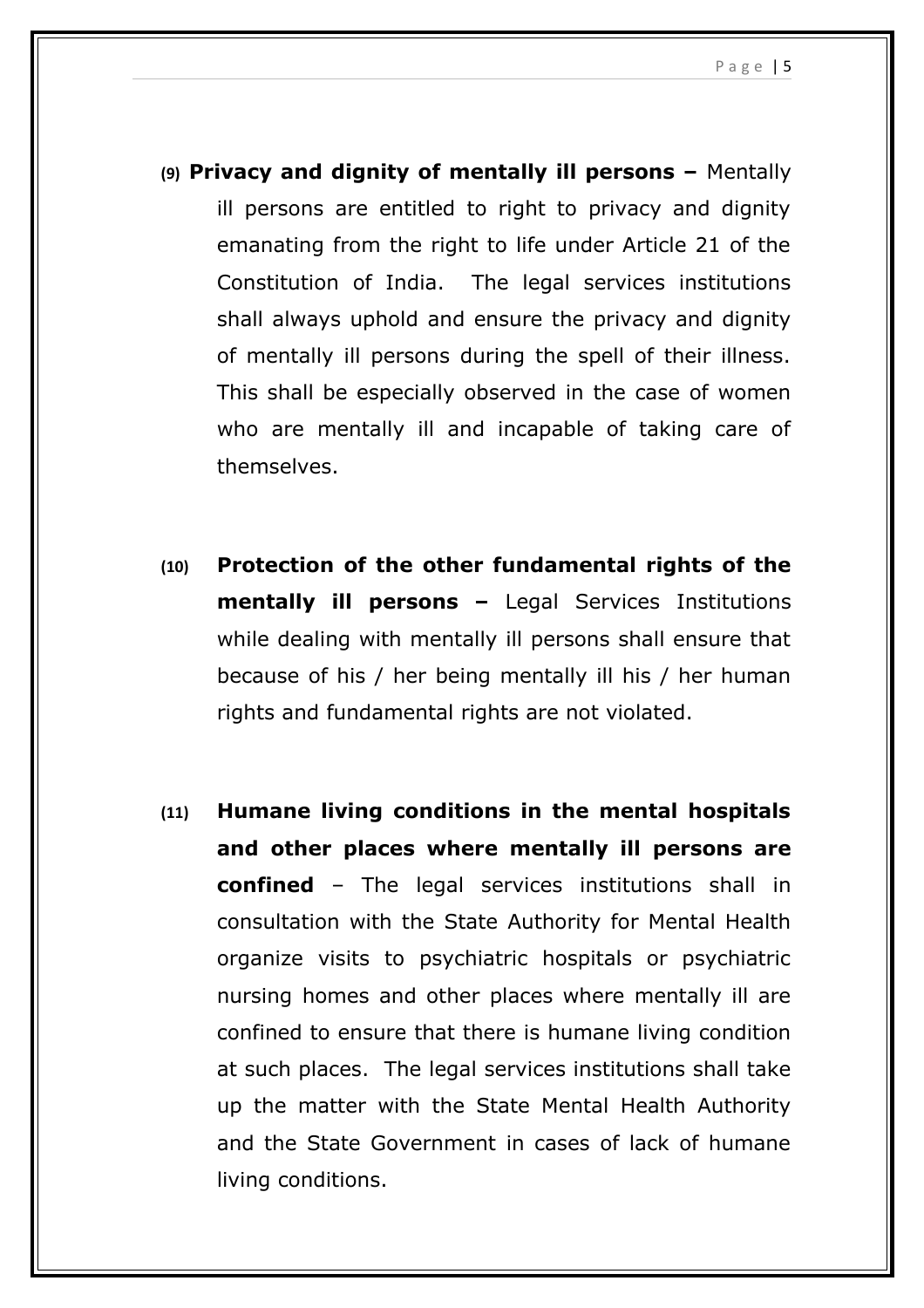- **(12) Legal services to the mentally ill persons confined in psychiatric hospitals or psychiatric nursing homes** – The Legal Services Institutions shall organize frequent visits to psychiatric hospitals or psychiatric nursing homes and other places where the mentally ill persons are confined and shall gather information about the existence of any legal problems for any mentally ill persons which he / she cannot deal with on account of mental illness. The information so gathered shall be utilized by the legal services institutions for providing legal aid to such mentally ill persons for protection of his / her rights. For gathering such information, the visitors from legal services institutions shall interview the mentally ill persons, hospital authorities and the relatives / friend, if any, of the mentally ill persons.
- **(13) Legal services in case of forced admission into the psychiatric hospitals or psychiatric nursing homes –** Legal services institutions shall attempt to gather information during its visits to the psychiatric hospitals or psychiatric nursing homes as to whether any of the persons admitted there are victims of forced admission or not. In such cases, legal services shall be given to such persons for their release from the psychiatric hospitals or psychiatric nursing homes.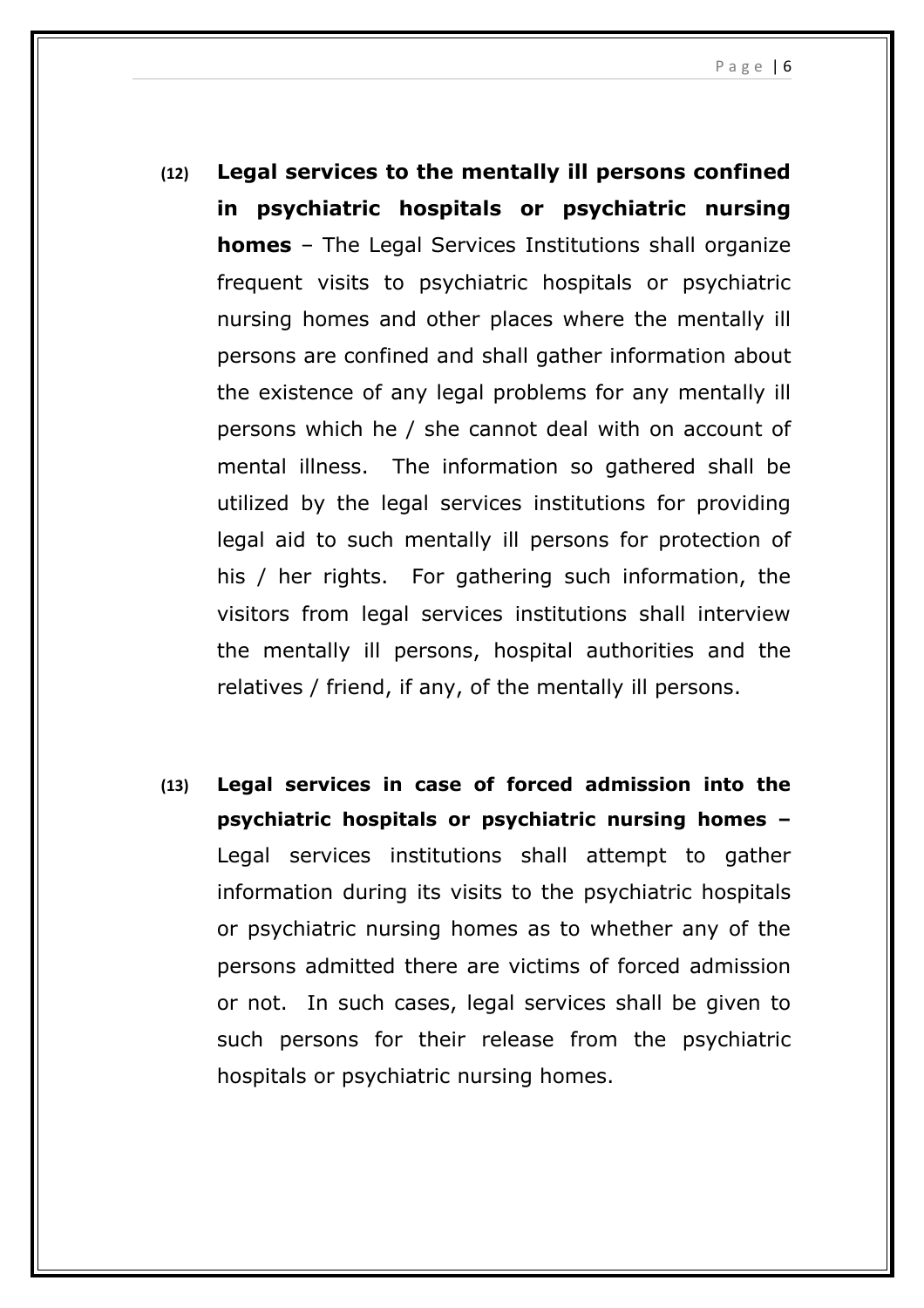**(14) Legal Services Institutions to follow up the condition of the mentally ill persons against whom a Reception Order has been passed** – The Legal Services Institutions having local jurisdiction shall keep a list of the mentally ill persons against whom reception orders have been passed by the Court under Part III of Chapter IV of Mental Health Act, 1987 and shall monitor the progress of treatment of the mentally ill persons in the psychiatric hospitals or psychiatric nursing homes where the mentally ill persons is detained as per the reception order.

The legal services institutions shall bring to the notice of the Magistrate concerned about any cured mentally person remaining in the psychiatric hospitals or psychiatric nursing homes where such mentally ill person has been sent as per the reception order.

**(15) Legal services during inquisition proceedings –** Where an alleged mentally ill person is possessed of property and if no persons mentioned in Clauses (a) to (d) of Sub-section (1) of Section 50 of Mental Health Act is coming forward with an application for holding judicial inquisition under Chapter VI of Mental Health Act, the legal services institutions in consultation with District Legal Services Authorities concerned shall take appropriate steps for initiating judicial inquisition regarding the mental condition of the alleged mentally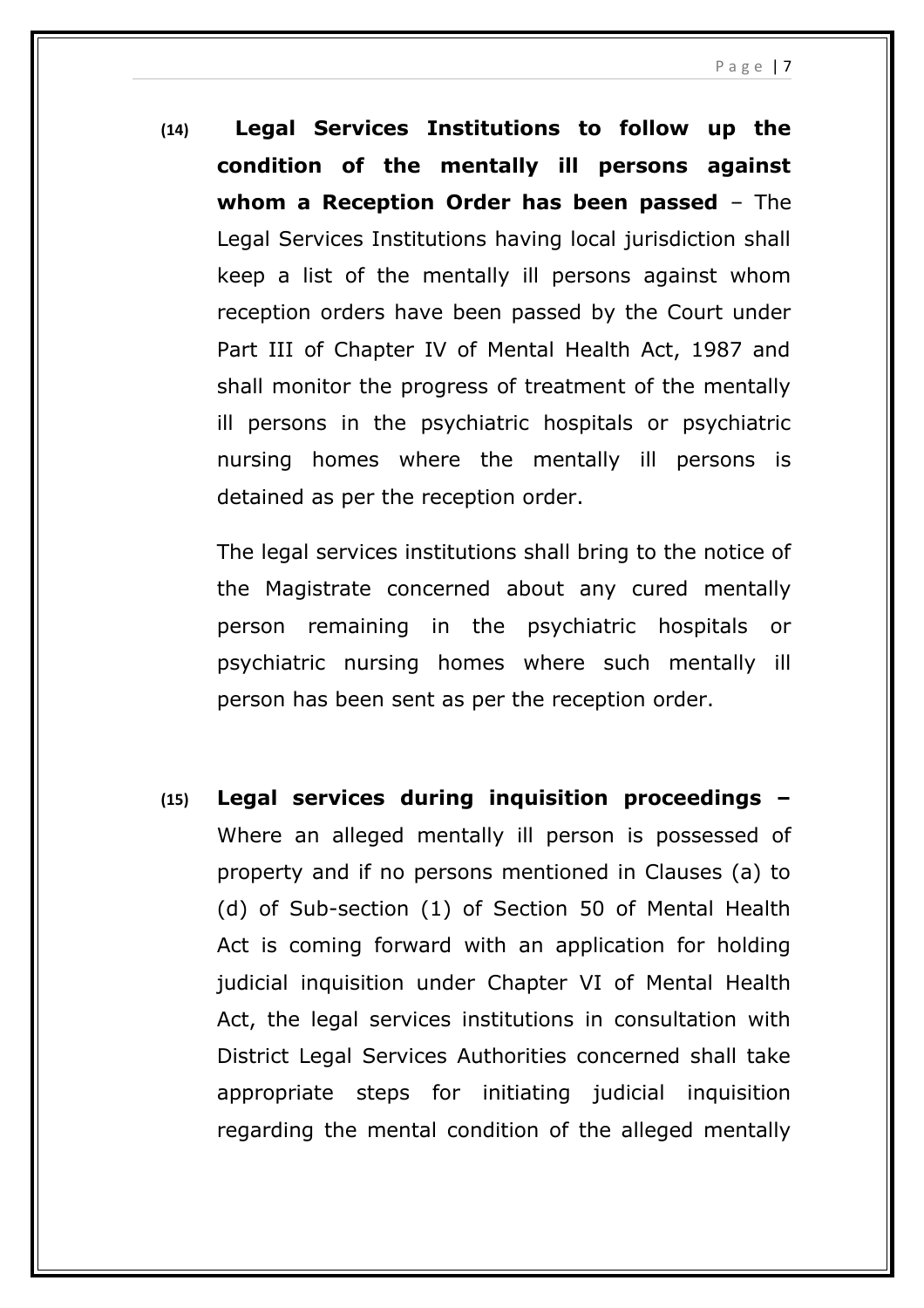ill persons, custody of his / her person and management of his / her property.

For this purpose the Legal Services Institutions may contact any of the aforesaid persons referred to in Clauses (a) to (d) of Sub-section (1) of Section 50 of Mental Health Act, 1987 in writing and may also take up the matter with the Advocate General of the State.

- **(16) Legal services institutions to step in when there is attempt to misappropriation of property of mentally ill persons –** On getting information about the misappropriation or fraudulent dealing with the properties of mentally ill persons by any person, the legal services institutions in consultation with the District Legal Services Authority concerned shall invoke the provision in Chapter VI of the Mental Health Act, 1987.
- **(17) Legal Services for non-criminal mentally ill persons confined in jails** – Legal services institutions through the panel lawyers deputed for jail visits or otherwise shall attempt to identify whether any noncriminal mentally person is detained in any of the prisons. If any such person is found, necessary legal aid may be given to such mentally ill person for transferring them to the psychiatric hospitals or psychiatric nursing homes for treatment as per law.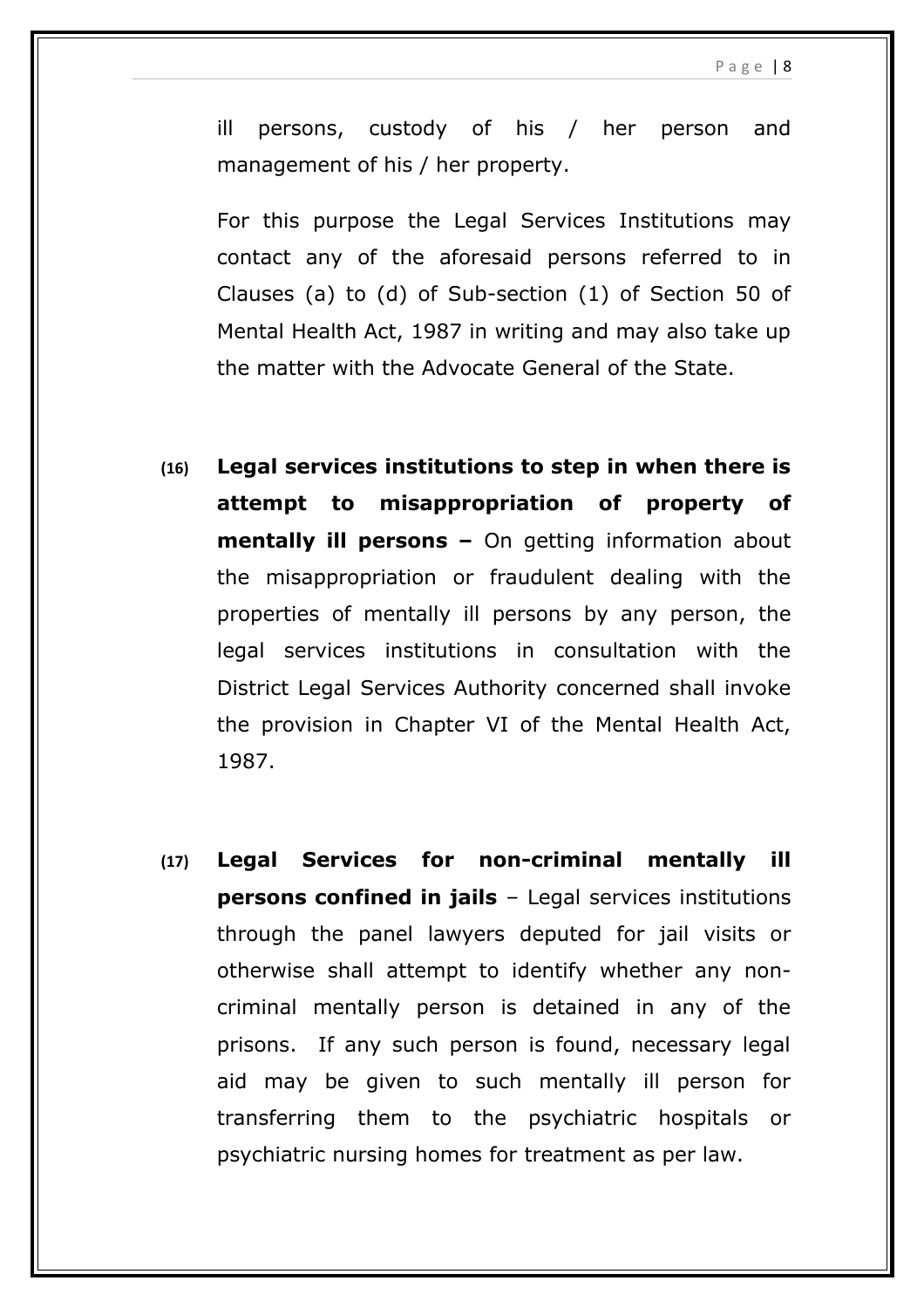- **(18) Legal services for making available the benefits of Persons with Disabilities (Equal Opportunities, Protection of Rights and Full Participation) Act, 1995 –** The definition of 'disabled' under Section 2 of Persons with Disabilities (Equal Opportunities, Protection of Rights and Full Participation) Act, 1995 includes mentally ill persons. Therefore, the legal services institutions shall provide legal services to mentally ill persons for availing of the benefits under the PWD Act, 1995 in appropriate cases.
- **(19) Legal aid to mentally ill persons under Section 91 of Mental Health Act, 1987 –** Legal services institutions can play a effective role in the situation mentioned in Section 91 of Mental Health Act, 1987 provided that the mentally ill person is in custody in a psychiatric hospital or psychiatric nursing home, irrespective of his / her proof of means. However, in all cases under Section 91 where the mentally ill person has no sufficient means to engage a legal practitioner, the legal services institutions shall provide legal services to such mentally ill persons.
- **(20) Legal awareness programmes and public advocacy relating to mental illness and the rights of mentally ill persons –** The legal services institutions shall organize awareness programmes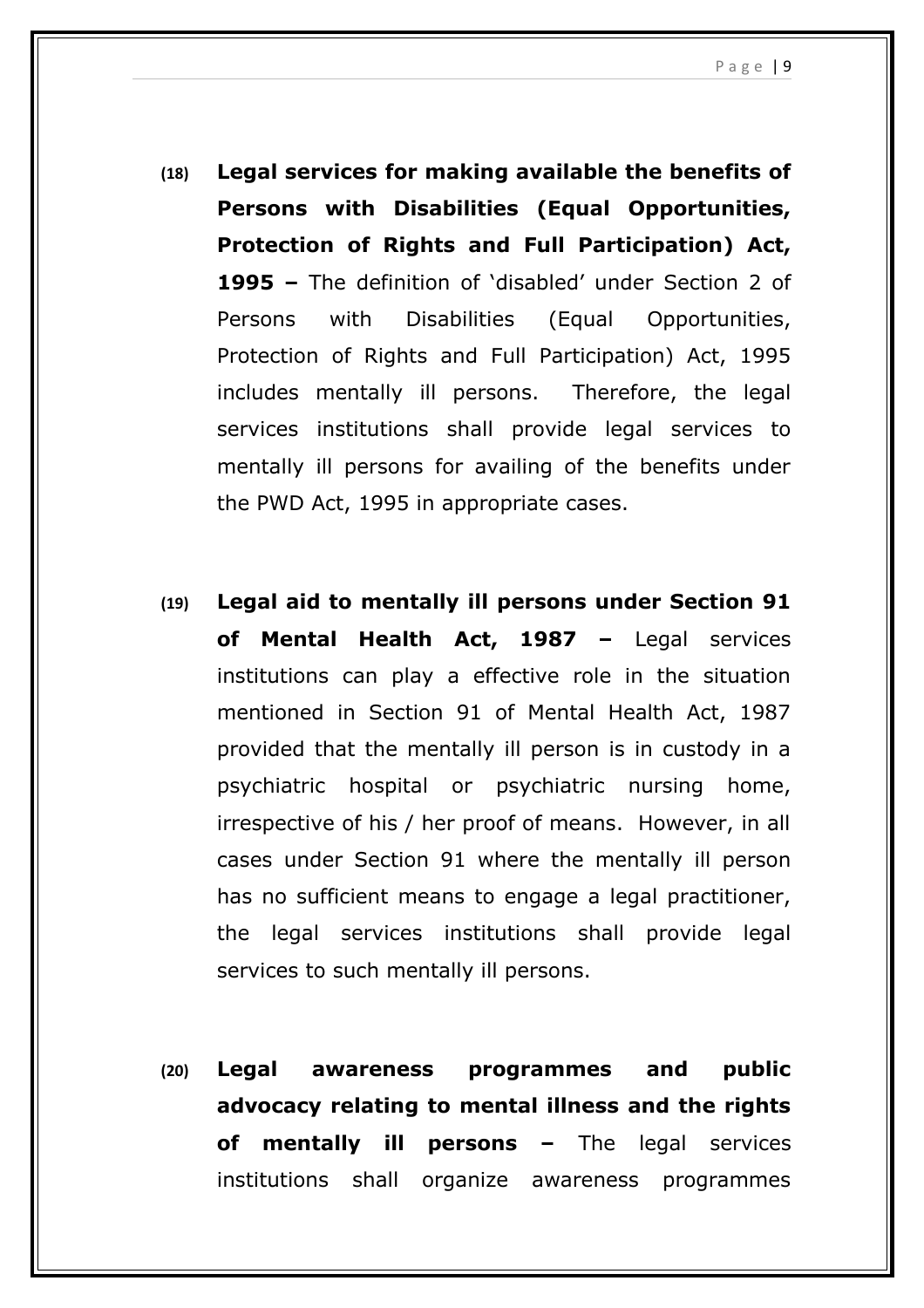especially in rural areas, to educate people that mental illness is curable and the need for equal treatment of mentally ill with other persons in the society. Such awareness camps may be organized for the cured mentally ill persons and also for the relatives of the mentally ill persons in a particular locality to educate them about the aforesaid the matters for changing the mind set of the society towards mentally ill persons. In such special legal awareness camps the presence of psychiatrists, lawyers and social workers can help the participants to clear their doubts and misconception about mental illness. The lawyer in such camps may educate on the property and other legal rights and the other provisions of law relating to the mentally ill persons.

**(21) Special legal awareness programmes for sensitizing Judicial officers and panel lawyers –** The State Legal Services Authority / District Legal Services Authority may organize training programmes in association with Judicial Academy to sensitize the judicial officers about the socio-legal problems faced by the mentally ill persons, their parents, relatives and family members. Similar programmes may be organized with the help of the bar associations to sensitize the panel lawyers and the other members of the legal profession.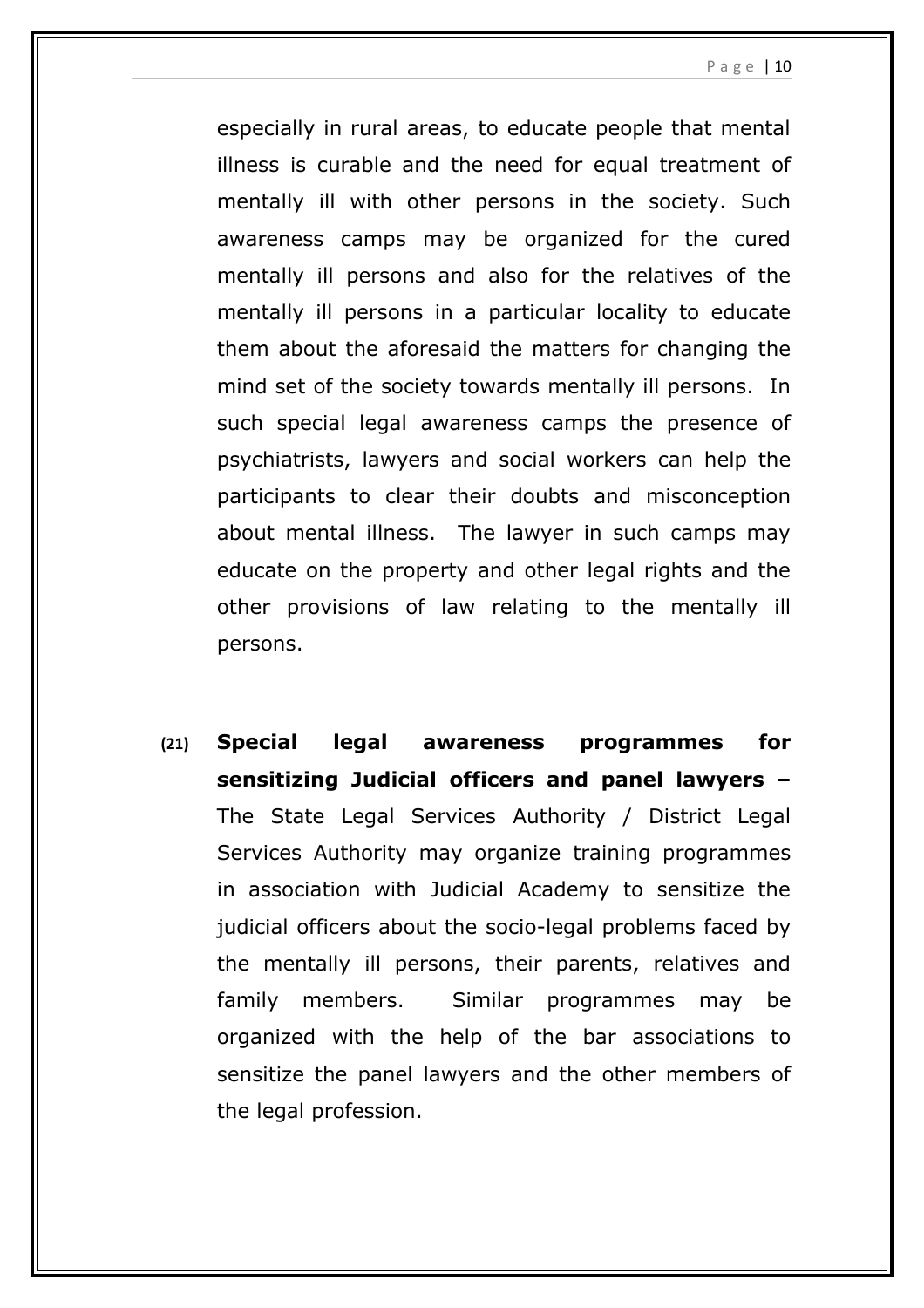- **(22) Setting up of legal aid clinics for dealing with the problems of mentally ill persons** - The District Legal Services Authorities may set up special legal aid clinics in association with the psychiatric hospitals or psychiatric nursing homes to sensitize the family members of the persons with mental disabilities and for discussing the issues relating to inheritance, guardianship, family pension benefits, properties belonging to the mentally ill persons and to take steps for institutional care for destitute and wandering mentally ill persons.
- **(23) Organizing rehabilitation measures for the cured mentally ill persons –** The legal services institutions in consultation with District Legal Services Authorities and the State Legal Services Authorities shall assist the persons cured of mental illness for their rehabilitation. For this purpose, the Legal Services Authorities may liaise with the Social Welfare Department. The District Legal Services Authority / State Legal Services Authority shall make frequent visits to the places where such rehabilitated persons are accommodated to ensure that they are given proper shelter with humane conditions, proper food, continued medication and vocational training.
- **(24) Co-operation with the NGOs and Volunteer Social Organizations –** The legal services institutions shall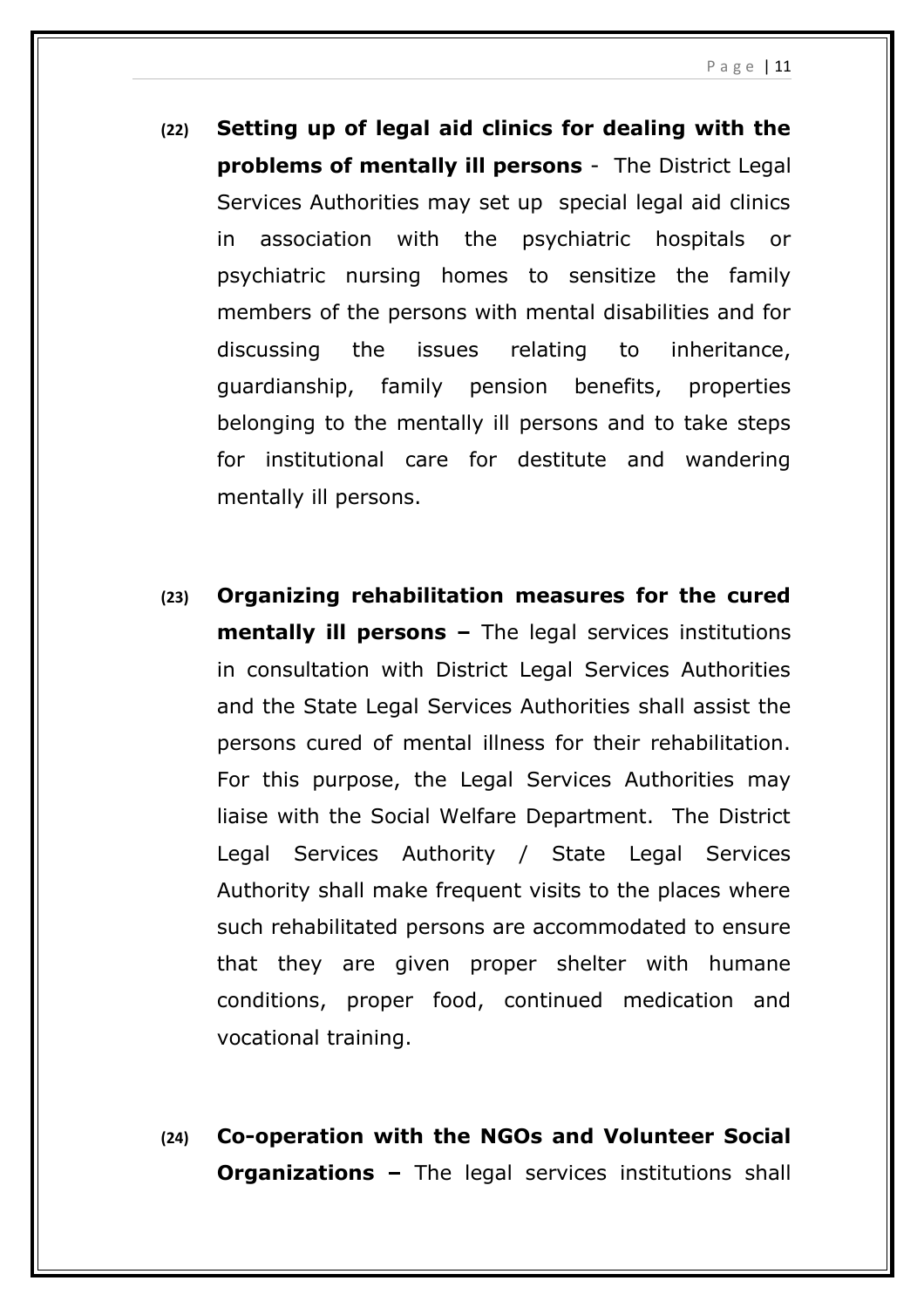co-ordinate with NGOs and other volunteer social organizations for dealing with the issues relating to mentally ill persons.

**(25) Observance of the World Mental Health Day on 10th October every year –** All legal services institutions may organize programmes on  $10<sup>th</sup>$  October every year for observing it as the World Mental Health Day. The programmes shall focus on creating awareness about the mental illness, promoting mental health advocacy and spreading the message that the mentally ill persons are entitled to human rights and other legal rights, as persons living in the inherent diversity in the society and as persons before the law on an equal basis with others in all aspects of life.

#### **PART – II**

### **MATTERS TO BE CONSIDERED WHILE RENDERING LEGAL SERVICES TO MENTALLY RETARDED PERSONS:**

**(1) Mentally retarded persons are not mentally ill persons –** There is a confusion even amongst the legal community that mentally retarded people are mentally ill. Mentally retarded persons are suffering from mental disabilities due to developmental disorders. Mental retardation of permanent nature is not curable. They are, therefore, treated as persons with disabilities under Section 2 of the Persons with Disabilities (Equal Opportunities, Protection of Rights and Full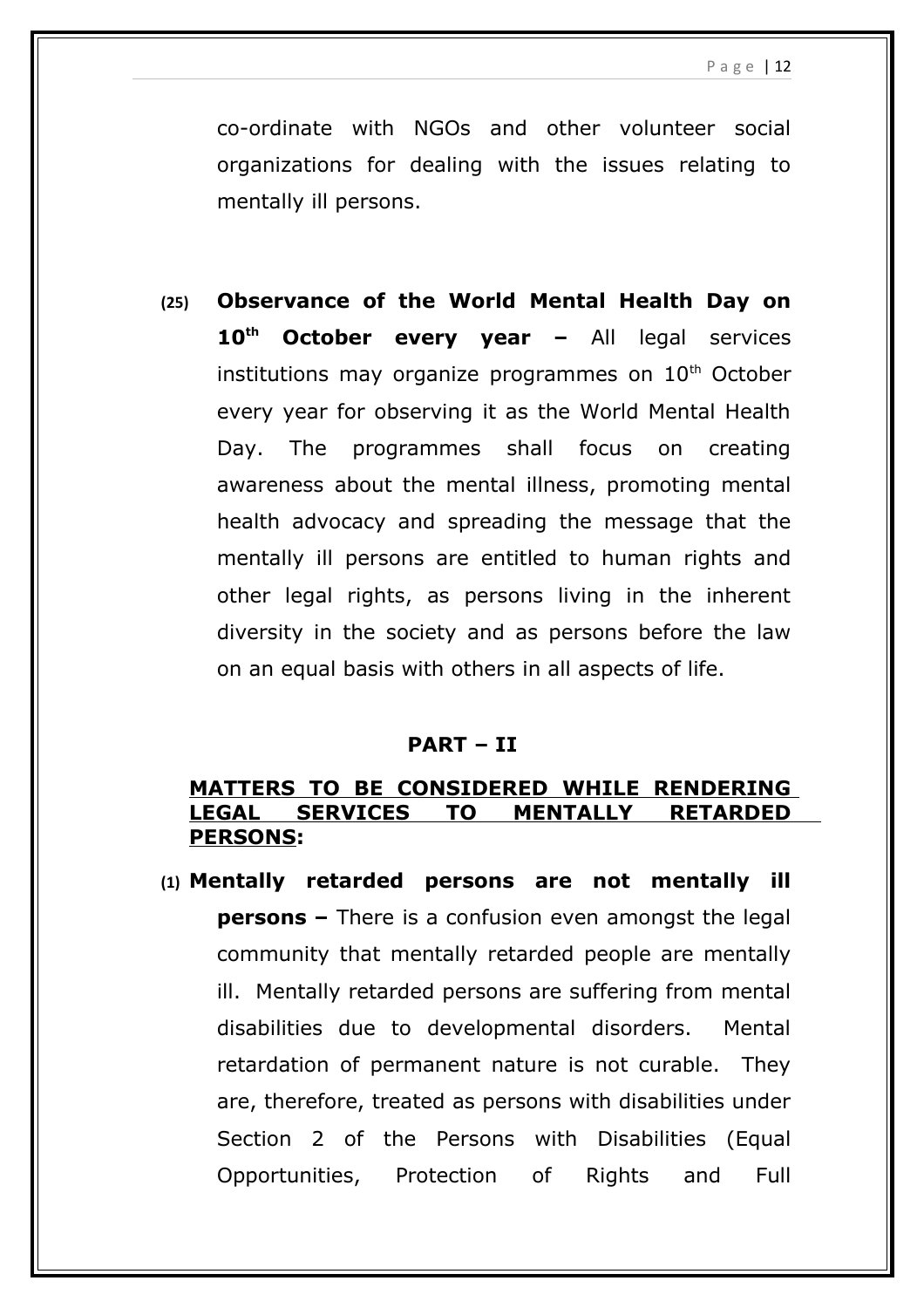Participation) Act, 1995 (PWD Act). The statutory provisions for the welfare of mentally retarded persons are (i) PWD Act, 1995 and; (ii) National Trust Act, 1999. They also come under the purview of the UN Convention on the Rights of Persons with Disabilities (CRPD), 2008.

- **(2) Legal services to mentally retarded persons (MRs)** The legal services institutions shall get in touch with the Social Welfare Department of the State Government and find out the different beneficial schemes for the MRs. Indian Railways and some State Governments have schemes for travel facility for MRs. The Income-Tax Act also gives some benefits to the parents of MRs. The legal services institutions shall attempt to make available the benefits under various schemes to the MRs and their family members.
- **(3) Legal services for ensuring the health care of MRs** MRs like any other citizens are entitled to right to health services as a part of the fundamental rights.
- **(4) Legal services for ensuring the fundamental rights of MRs –** The legal services institutions shall provide assistance to the MRs for protecting their fundamental rights, equality and equal treatment.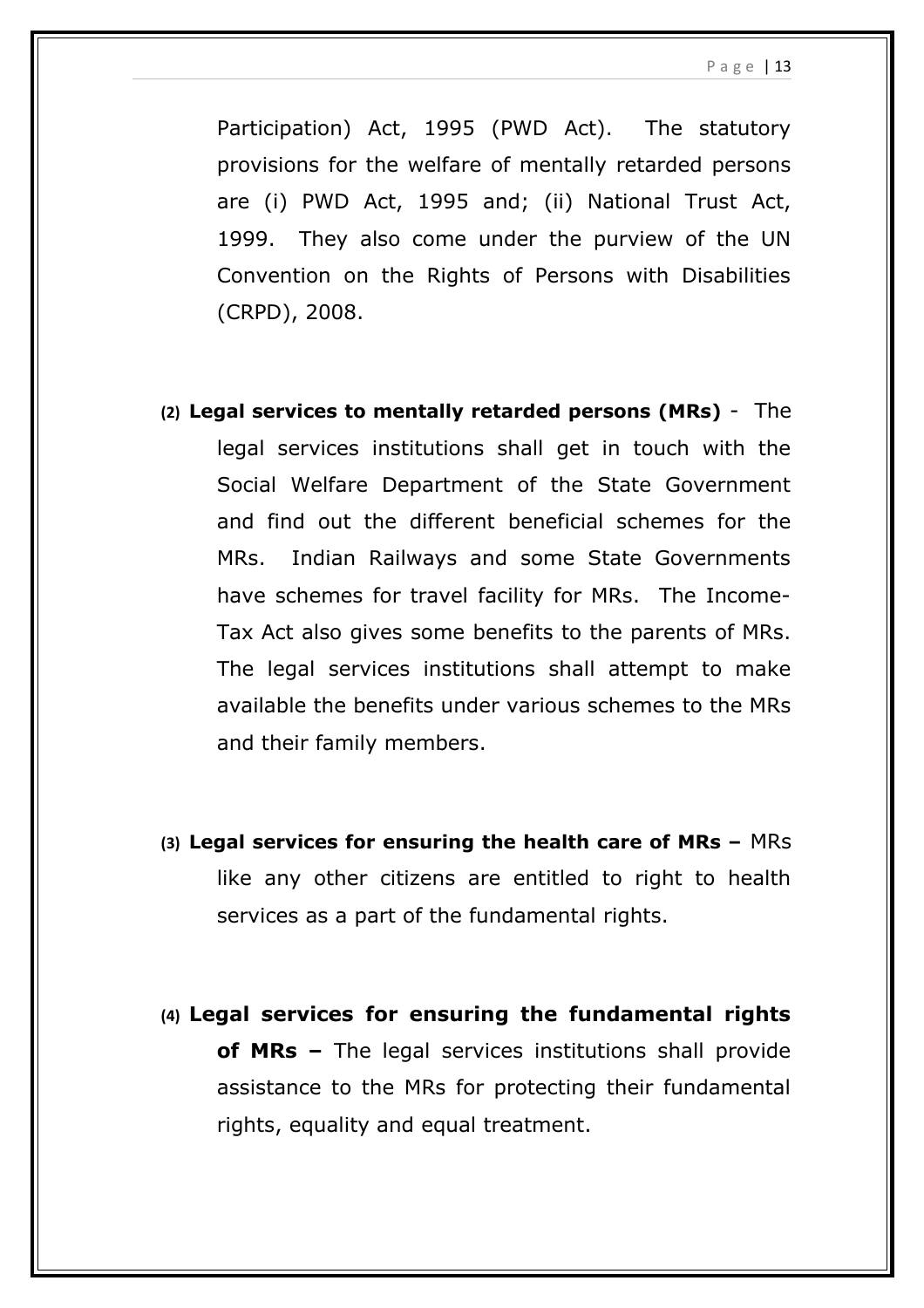- **(5) Right to education** The policy in CRPD is an inclusive policy providing respect for MRs, evolving capacity of MRs, for preserving their identity, respect their inherent dignity and individual autonomy. The Convention envisages the right of MRs to get education on the basis of equal opportunity and for the development of their mental, physical abilities and creativity to their fullest potential. Therefore, the Legal Services Institutions shall always attempt to safeguard the above mentioned rights of MRs whenever they are found to be deprived of such rights.
- **(6) Legal services for the benefits under PWD Act, 1995 –** Legal services institutions shall assist the MRs for obtaining benefits under the PWD Act, 1995.
- **(7) Prevention of exploitation and abuse of MRs** MRs are one of the vulnerable groups likely to be exploited. Female MRs are the most vulnerable of the group. Therefore, the legal services institutions shall come to the assistance of MRs in preventing their exploitation including sexual abuse and also for taking legal action against the abusers and exploiters.
- **(8) Legal services for MRs for owing and inheriting properties and to have financial rights –** Legal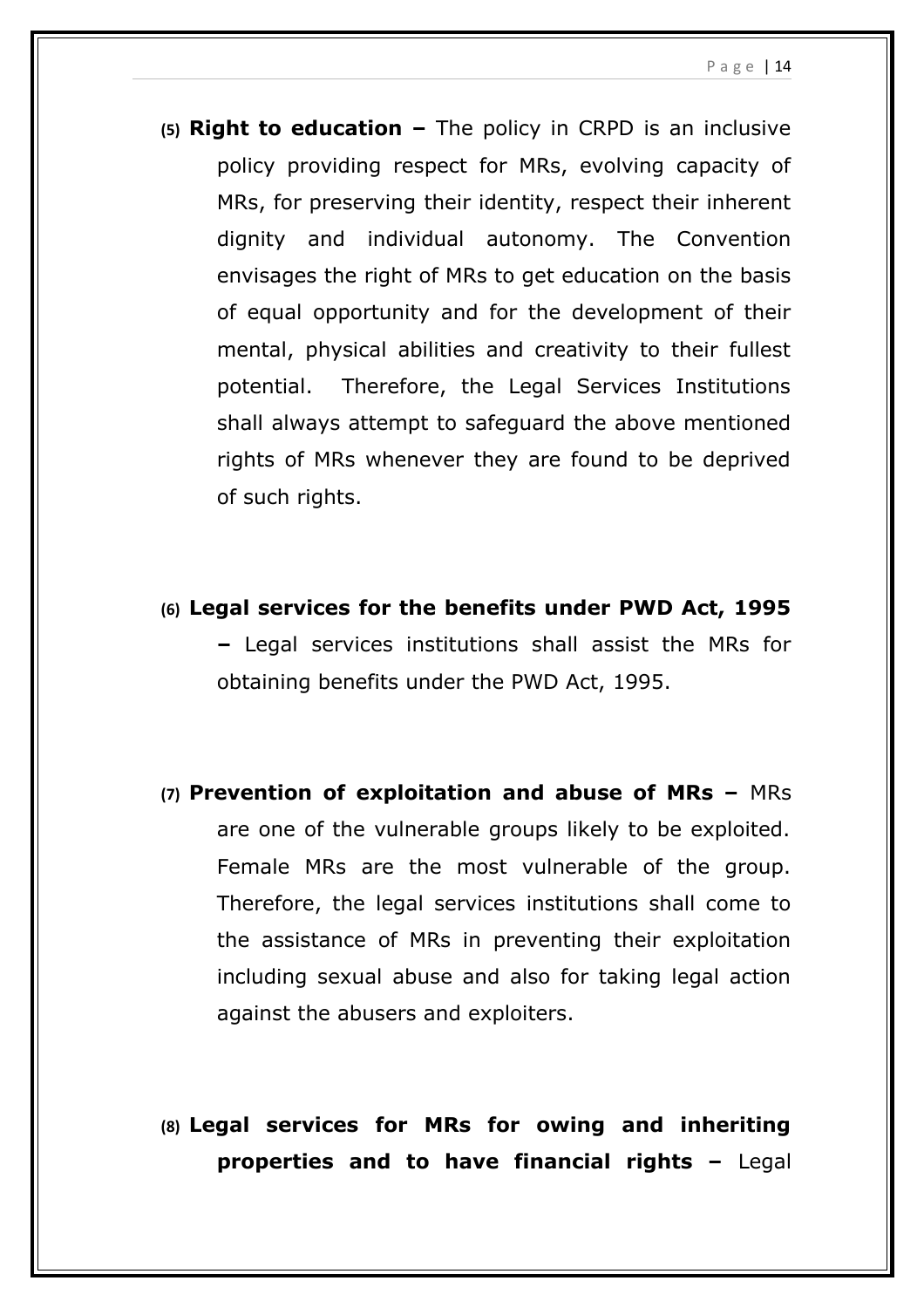services institutions shall come to the help of MRs in protecting the rights of inheritance, owing properties and enjoying financial rights.

- **(9) Appointment of guardians under the National Trust Act, 1999 –** Loss of both parents often leads to a situation that the MRs become orphans. Therefore, appointment of guardian as contemplated under National Trust Act, 1999 is of great importance. Legal services institutions shall come to the assistance of MRs in the matter of appointment of guardian.
- **(10) Need for setting up of a supported network** The legal services institutions with the help of the Social Welfare Department of the State Government, NGOs, charitable trust, relatives of the MRs and social workers shall encourage to set up a supported network at the local level for the welfare of MRs. The supported network in each locality shall take care of the MRs to ensure that the MRs are not becoming destitutes and their food, health and other essential needs are taken care of uninterruptedly.
- **(11) Creating awareness campaigns amongst the other school children –** It is important that the normal children are made aware of the fact that MRs and other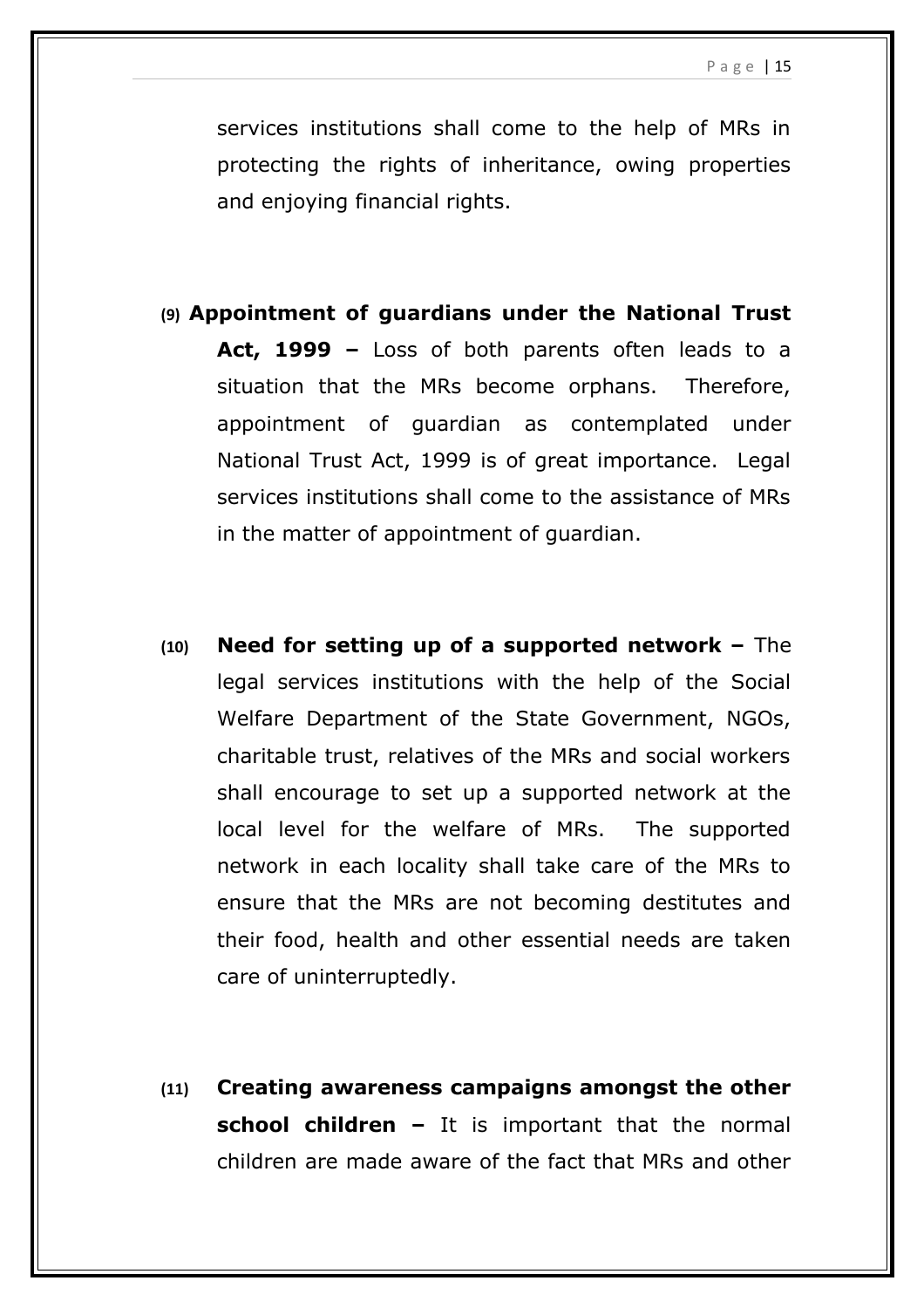P a g e | 16

persons with disabilities are also equally entitled to the rights provided by the laws and the protection of laws like any other persons. Therefore, the Legal Services Authorities shall on the World Disability Day organize special awareness programmes in the primary schools to create awareness amongst the young children to change their mindset towards MRs. Video films, charts, picture, skits and thematic presentations can be used in such programmes.

- **(12) Awareness camps for educating the family members of MRs -** The legal services institutions in association with the schools in their locality shall organize awareness camps for the family members of MRs. Services of specialists in counseling, psychiatric, psychological, social work and lawyers also can be made use of in their programmes. Siblings of MRs also may be included in such programmes.
- **(13) Awareness programmes for the general public** Awareness programmes may be conducted for the general public to educate the public that MRs and other disabled persons also have the rights on par with the other normal persons.